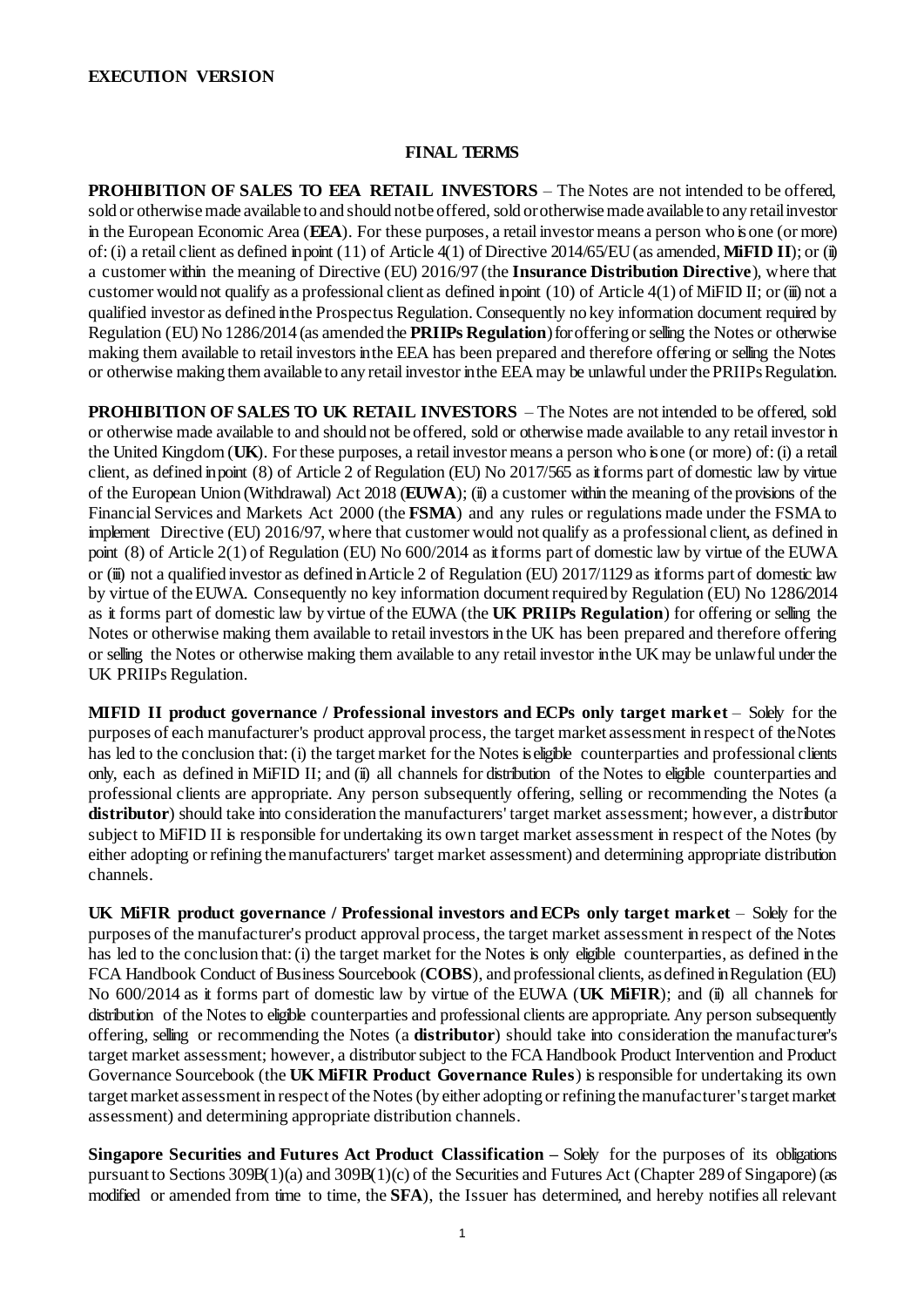persons (as defined in Section 309A of the SFA) that the Notes are "prescribed capital markets products" (as defined in the Securities and Futures (Capital Markets Products) Regulations2018).

23 February 2021

#### **H&M Finance B.V.**

#### **Legal entity identifier (LEI): 25490079TX62U2IW2D78**

## **Issue of EUR500,000,000 0.250 per cent. Notes due 25 August 2029 Guaranteed by H & M Hennes & Mauritz AB (publ) under the EUR2,000,000,000 Euro Medium Term Note Programme**

#### **PART A – CONTRACTUAL TERMS**

Terms used herein shall be deemed to be defined as such for the purposes of the Conditions set forth in the Offering Circular dated 17 July 2020 and the supplement to it dated 12 February 2021 which together constitute a base prospectus for the purposes of the Prospectus Regulation (the **Offering Circular**). This document constitutes the Final Terms of the Notes described herein for the purposes of the Prospectus Regulation and must be read in conjunction with the Offering Circular in order to obtain all the relevant information. The Offering Circular has been published o[nwww.hm.com](http://www.hm.com/).

The expression **Prospectus Regulation** means Regulation (EU) 2017/1129.

| 1. | (a)                              | Issuer:                                                                                                    | H&M Finance B.V.                                                                                                                                                                         |
|----|----------------------------------|------------------------------------------------------------------------------------------------------------|------------------------------------------------------------------------------------------------------------------------------------------------------------------------------------------|
|    | (b)                              | Guarantor:                                                                                                 | H & M Hennes & Mauritz AB (publ)                                                                                                                                                         |
| 2. | (a)                              | Series Number:                                                                                             | $\mathbf{1}$                                                                                                                                                                             |
|    | (b)                              | <b>Tranche Number:</b>                                                                                     | $\mathbf{1}$                                                                                                                                                                             |
|    | (c)                              | Date on which the Notes will be<br>consolidated and form a single<br>Series:                               | Not Applicable                                                                                                                                                                           |
| 3. |                                  | Specified Currency or Currencies:                                                                          | Euro $(EUR)$                                                                                                                                                                             |
| 4. | <b>Aggregate Nominal Amount:</b> |                                                                                                            |                                                                                                                                                                                          |
|    | (a)                              | Series:                                                                                                    | EUR500,000,000                                                                                                                                                                           |
|    | (b)                              | Tranche:                                                                                                   | EUR500,000,000                                                                                                                                                                           |
| 5. | <b>Issue Price:</b>              |                                                                                                            | 98.774 per cent. of the Aggregate Nominal Amount                                                                                                                                         |
| 6. | (a)                              | <b>Specified Denominations:</b>                                                                            | EUR100,000 and integral multiples of EUR1,000<br>in excess thereof up to and including EUR199,000.<br>No Notes in definitive form will be issued with a<br>denomination above EUR199,000 |
|    | (b)                              | Calculation Amount (in relation to<br>calculation of interest for Notes in<br>global form see Conditions): | EUR1,000                                                                                                                                                                                 |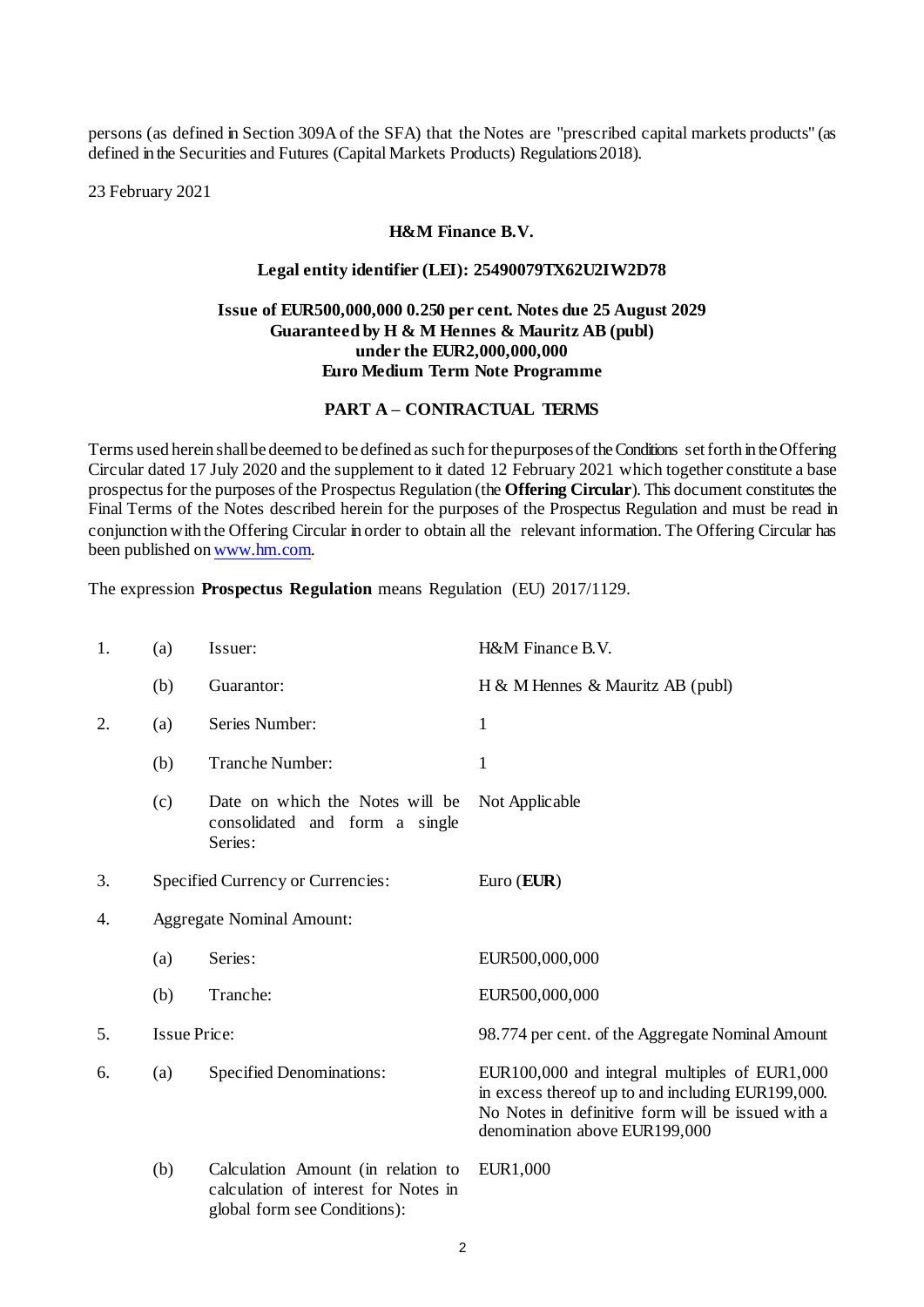| 7.  | (a)               | <b>Issue Date:</b>                                                   | 25 February 2021                                                                                                                                                |  |
|-----|-------------------|----------------------------------------------------------------------|-----------------------------------------------------------------------------------------------------------------------------------------------------------------|--|
|     | (b)               | <b>Interest Commencement Date:</b>                                   | <b>Issue Date</b>                                                                                                                                               |  |
| 8.  |                   | <b>Maturity Date:</b>                                                | 25 August 2029                                                                                                                                                  |  |
| 9.  |                   | <b>Interest Basis:</b>                                               | Subject as set out in Condition 5.3 and paragraph<br>17 below, 0.250 per cent. Fixed Rate                                                                       |  |
|     |                   |                                                                      | (see paragraphs 14 and 17 below)                                                                                                                                |  |
| 10. | Redemption Basis: |                                                                      | Subject to any purchase and cancellation or early<br>redemption, the Notes will be redeemed on the<br>Maturity Date at 100 per cent. of their nominal<br>amount |  |
| 11. |                   | Change of Interest Basis:                                            | Not Applicable                                                                                                                                                  |  |
| 12. | Put/Call Options: |                                                                      | <b>Change of Control Put</b><br><b>Issuer Call</b><br><b>Issuer Maturity Par Call</b><br>Clean-Up Call                                                          |  |
|     |                   |                                                                      | (see paragraphs $19, 20, 22$ and $23$ below)                                                                                                                    |  |
| 13. | (a)               | <b>Status of the Notes:</b>                                          | Senior                                                                                                                                                          |  |
|     | (b)               | <b>Status of the Guarantee:</b>                                      | Senior                                                                                                                                                          |  |
|     | (c)               | Date Board approval for issuance of<br>Notes and Guarantee obtained: | 15 July 2020 and 25 June 2020, respectively                                                                                                                     |  |

# <span id="page-2-0"></span>**PROVISIONS RELATING TO INTEREST (IF ANY) PAYABLE**

| 14. |     | <b>Fixed Rate Note Provisions</b>                                                                                                                     | Applicable                                                                                                                                                                        |
|-----|-----|-------------------------------------------------------------------------------------------------------------------------------------------------------|-----------------------------------------------------------------------------------------------------------------------------------------------------------------------------------|
|     | (a) | Rate of Interest:                                                                                                                                     | 0.250 per cent. per annum payable in arrear on each<br>Interest Payment Date, subject as set out in<br>Condition 5.3 and paragraph 17 below                                       |
|     | (b) | Interest Payment Date(s):                                                                                                                             | 25 August in each year up to and including the<br>Maturity Date, commencing on 25 August 2021<br>(short first coupon)                                                             |
|     | (c) | Fixed Coupon Amount(s) for Notes<br>in definitive form (and in relation to<br>global<br><b>Notes</b><br>form<br>$\overline{m}$<br>see<br>Conditions): | Subject to adjustment as set out in Condition 5.3<br>and paragraph 17 below, EUR2.50 per Calculation<br>Amount                                                                    |
|     | (d) | Broken Amount(s) for Notes in<br>definitive form (and in relation to<br>global<br>form<br><b>Notes</b><br>$\mathbf{m}$<br>see<br>Conditions):         | Subject to adjustment as set out in Condition 5.3<br>and paragraph 17 below, EUR1.24 per Calculation<br>Amount, payable on the Interest Payment Date<br>falling on 25 August 2021 |
|     | (e) | Day Count Fraction:                                                                                                                                   | Actual/Actual (ICMA)                                                                                                                                                              |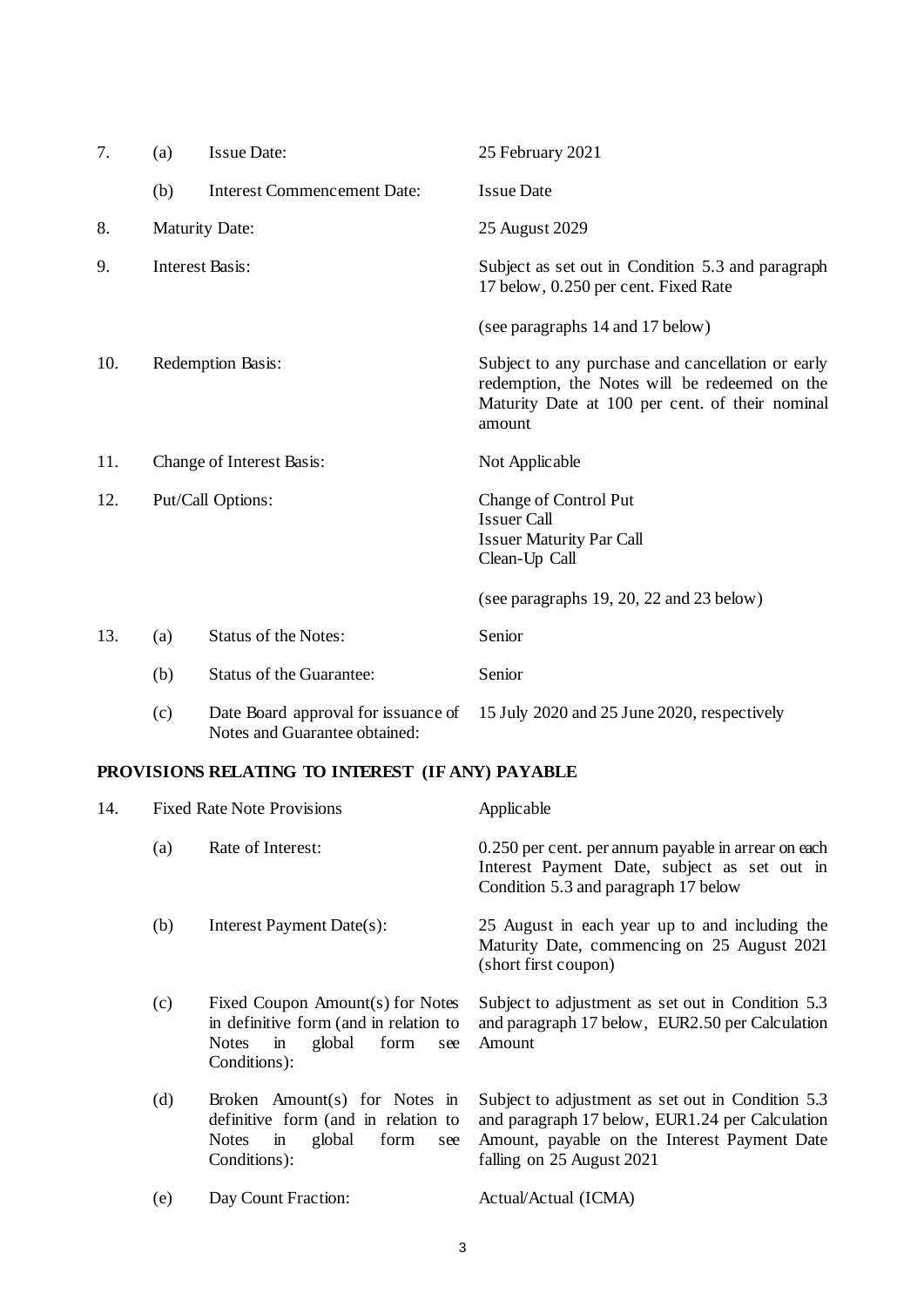|     | (f)                                       | <b>Determination Date:</b>           |                                                                          | 25 August in each year                                                |  |
|-----|-------------------------------------------|--------------------------------------|--------------------------------------------------------------------------|-----------------------------------------------------------------------|--|
| 15. |                                           | <b>Floating Rate Note Provisions</b> |                                                                          | Not Applicable                                                        |  |
| 16. |                                           | Zero Coupon Note Provisions          |                                                                          | Not Applicable                                                        |  |
| 17. |                                           | Step Up Option                       |                                                                          | Applicable                                                            |  |
|     | (a)                                       | Reference Year:                      |                                                                          | 2025                                                                  |  |
|     | (b)                                       | Recycled Materials Event:            |                                                                          |                                                                       |  |
|     |                                           |                                      | Recycled Materials Event<br>Step Up Margin:                              | 0.100 per cent. per annum                                             |  |
|     |                                           |                                      | Recycled Materials<br>Percentage Threshold:                              | 30 per cent.                                                          |  |
|     | (c)                                       | Event:                               | Scope 1 and 2 GHG Emissions                                              |                                                                       |  |
|     |                                           |                                      | and 2 GHG<br>Scope<br>$\mathbf{1}$<br>Emissions Event Step-Up<br>Margin: | 0.050 per cent. per annum                                             |  |
|     |                                           |                                      | and 2 GHG<br>Scope $1$<br>Emissions<br>Percentage<br>Threshold:          | 20 per cent.                                                          |  |
|     | (d)                                       | Scope 3 GHG Emissions Event:         |                                                                          |                                                                       |  |
|     |                                           |                                      | Scope 3 GHG Emissions<br>Event Step-Up Margin:                           | 0.100 per cent. per annum                                             |  |
|     |                                           |                                      | Scope 3 GHG Emissions<br>Percentage Threshold:                           | 10 per cent.                                                          |  |
|     |                                           |                                      | PROVISIONS RELATING TO REDEMPTION                                        |                                                                       |  |
| 18. |                                           | Notice periods for Condition 7.2:    |                                                                          | Minimum period: 30 days<br>Maximum period: 60 days                    |  |
| 19. | <b>Issuer Call:</b>                       |                                      |                                                                          | Applicable                                                            |  |
|     | (a)                                       |                                      | Optional Redemption Date(s):                                             | From (and including) the Issue Date to (but<br>excluding) 25 May 2029 |  |
|     | <b>Optional Redemption Amount:</b><br>(b) |                                      |                                                                          | Make-whole Amount                                                     |  |
|     |                                           | (i)                                  | Reference Bond:                                                          | DBR 0.00 per cent. due 15 August 2029 (ISIN:<br>DE0001102473)         |  |
|     |                                           | (ii)                                 | Redemption Margin:                                                       | $0.150$ per cent.                                                     |  |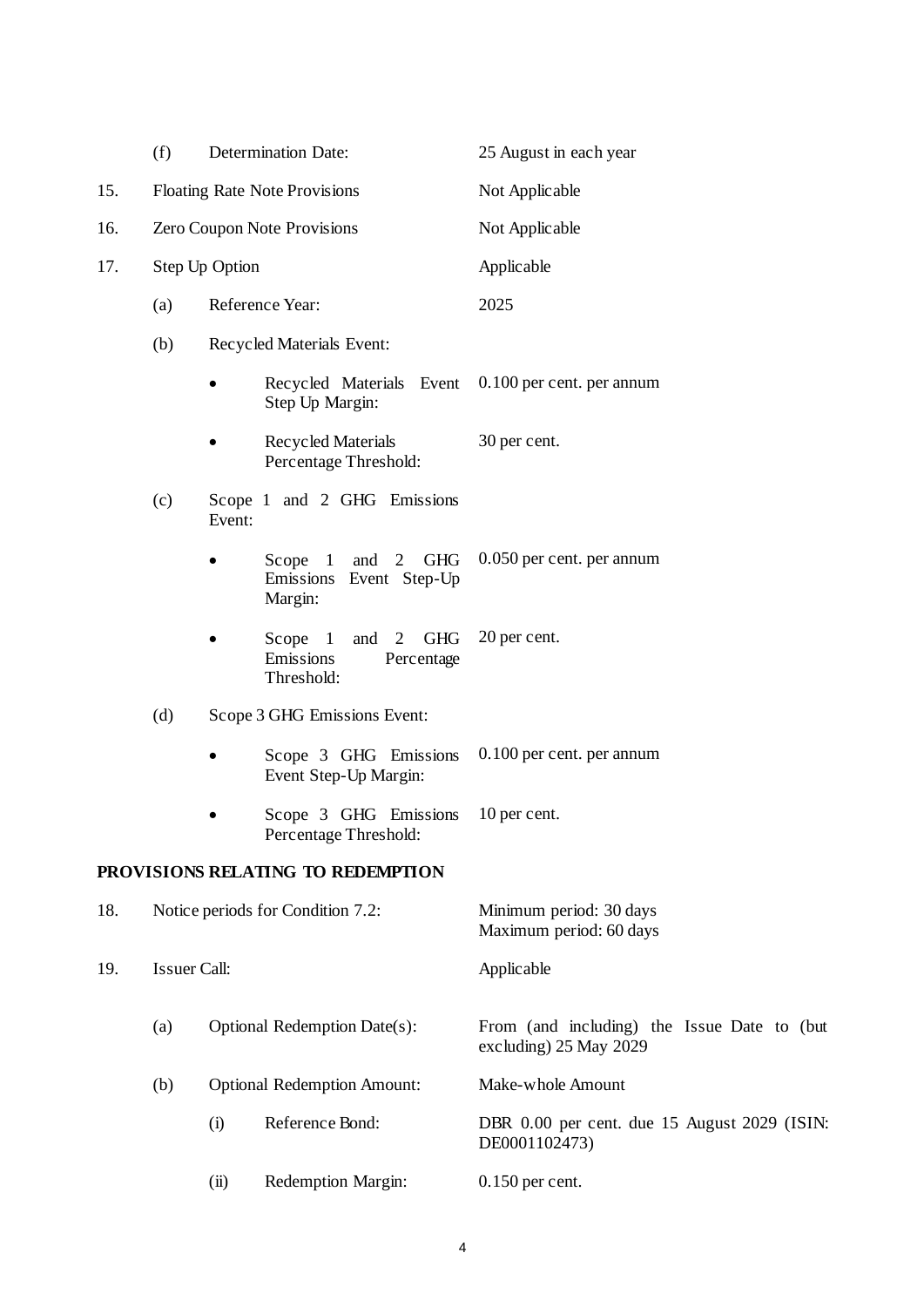|     |                      | (iii)                                                                                                                            | <b>Quotation Time:</b>                            | $11.00$ a.m. (London time)                                                                                                                                                        |
|-----|----------------------|----------------------------------------------------------------------------------------------------------------------------------|---------------------------------------------------|-----------------------------------------------------------------------------------------------------------------------------------------------------------------------------------|
|     | (c)                  |                                                                                                                                  | If redeemable in part:                            | Not Applicable                                                                                                                                                                    |
|     | (d)                  |                                                                                                                                  | Notice periods:                                   | Minimum period: 10 days<br>Maximum period: 30 days                                                                                                                                |
| 20. |                      |                                                                                                                                  | <b>Issuer Maturity Par Call:</b>                  | Applicable                                                                                                                                                                        |
|     | (a)                  |                                                                                                                                  | Maturity Par Call Period:                         | From (and including) 25 May 2029 to (but<br>excluding) the Maturity Date.                                                                                                         |
|     | (b)                  |                                                                                                                                  | Notice periods:                                   | Minimum period: 10 days                                                                                                                                                           |
|     |                      |                                                                                                                                  |                                                   | Maximum period: 30 days                                                                                                                                                           |
| 21. | <b>Investor Put:</b> |                                                                                                                                  |                                                   | Not Applicable                                                                                                                                                                    |
| 22. |                      | Change of Control Put:                                                                                                           |                                                   | Applicable                                                                                                                                                                        |
|     | (a)                  | Amount:                                                                                                                          | Change of Control Redemption                      | EUR1,000 per Calculation Amount                                                                                                                                                   |
|     | (b)                  |                                                                                                                                  | Notice periods:                                   | Minimum period: 15 days<br>Maximum period: 30 days                                                                                                                                |
| 23. | Clean-Up Call:       |                                                                                                                                  |                                                   | Applicable                                                                                                                                                                        |
|     | (a)                  |                                                                                                                                  | Clean-Up Call Amount:                             | EUR1,000 per Calculation Amount                                                                                                                                                   |
|     | (b)                  |                                                                                                                                  | Notice periods:                                   | Minimum period: 10 days<br>Maximum period: 30 days                                                                                                                                |
| 24. |                      |                                                                                                                                  | Final Redemption Amount:                          | EUR1,000 per Calculation Amount                                                                                                                                                   |
| 25. |                      | Early Redemption Amount payable on EUR1,000 per Calculation Amount<br>redemption for taxation reasons or on event<br>of default: |                                                   |                                                                                                                                                                                   |
|     |                      |                                                                                                                                  | <b>GENERAL PROVISIONS APPLICABLE TO THE NOTES</b> |                                                                                                                                                                                   |
| 26. |                      | Form of Notes:                                                                                                                   |                                                   |                                                                                                                                                                                   |
|     | (a)                  | Form:                                                                                                                            |                                                   | Notes:<br>Temporary<br>Global<br>Bearer<br><b>Note</b><br>exchangeable for a Permanent Global Note which<br>is exchangeable for Definitive Notes upon an<br><b>Exchange Event</b> |
|     | (b)                  |                                                                                                                                  | New Global Note:                                  | Yes                                                                                                                                                                               |

27. Additional Financial Centre(s): Not Applicable

28. Talons for future Coupons to be attached to Definitive Notes: No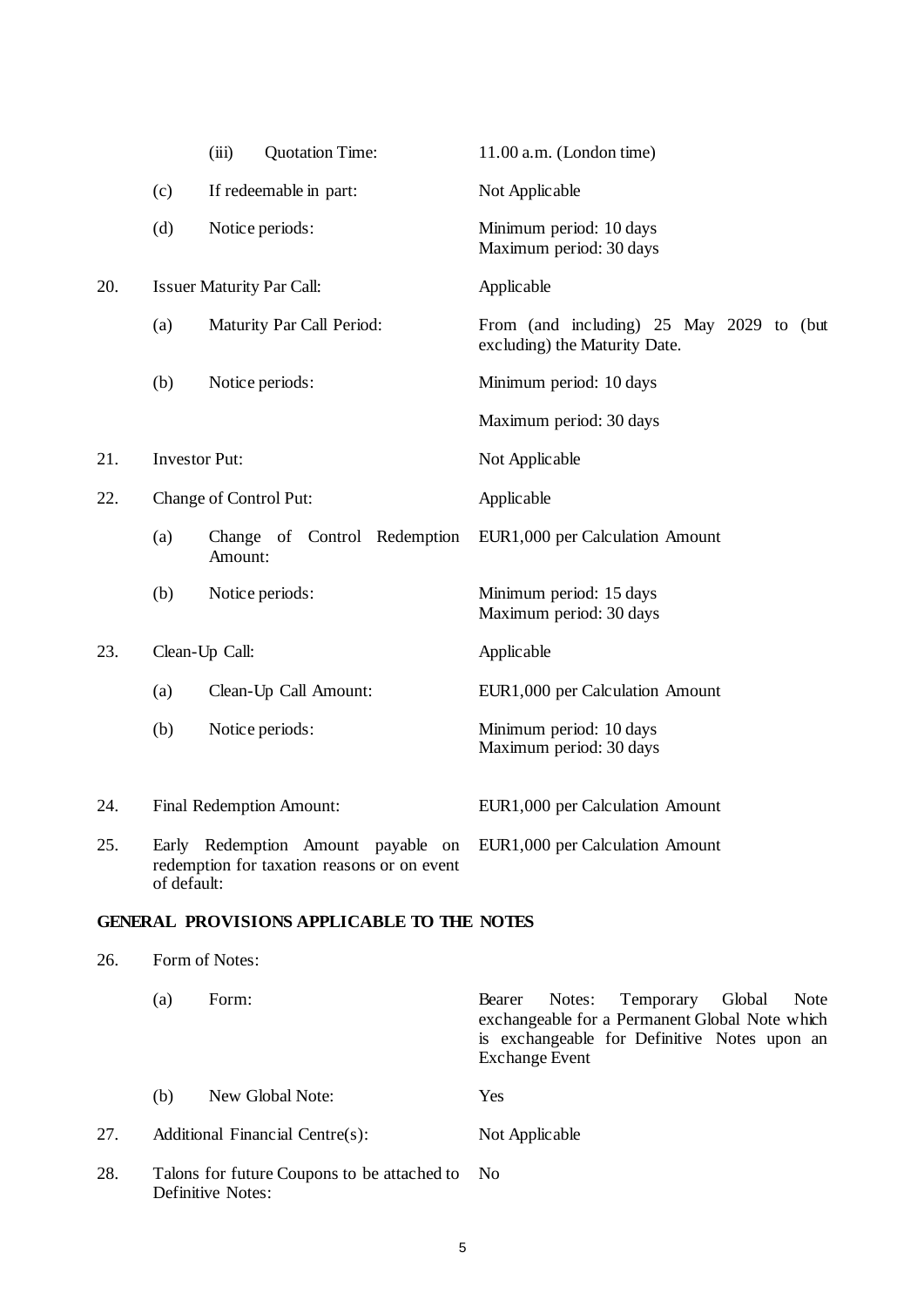### **THIRD PARTY INFORMATION**

The information in item 2 of Part B of these Final Terms has been extracted from the website of S&P as defined below. Each of the Issuer and the Guarantor confirms that such information has been accurately reproduced and that, so far as it is aware and is able to ascertain from information published by S&P, no facts have been omitted which would render the reproduced information inaccurate or misleading.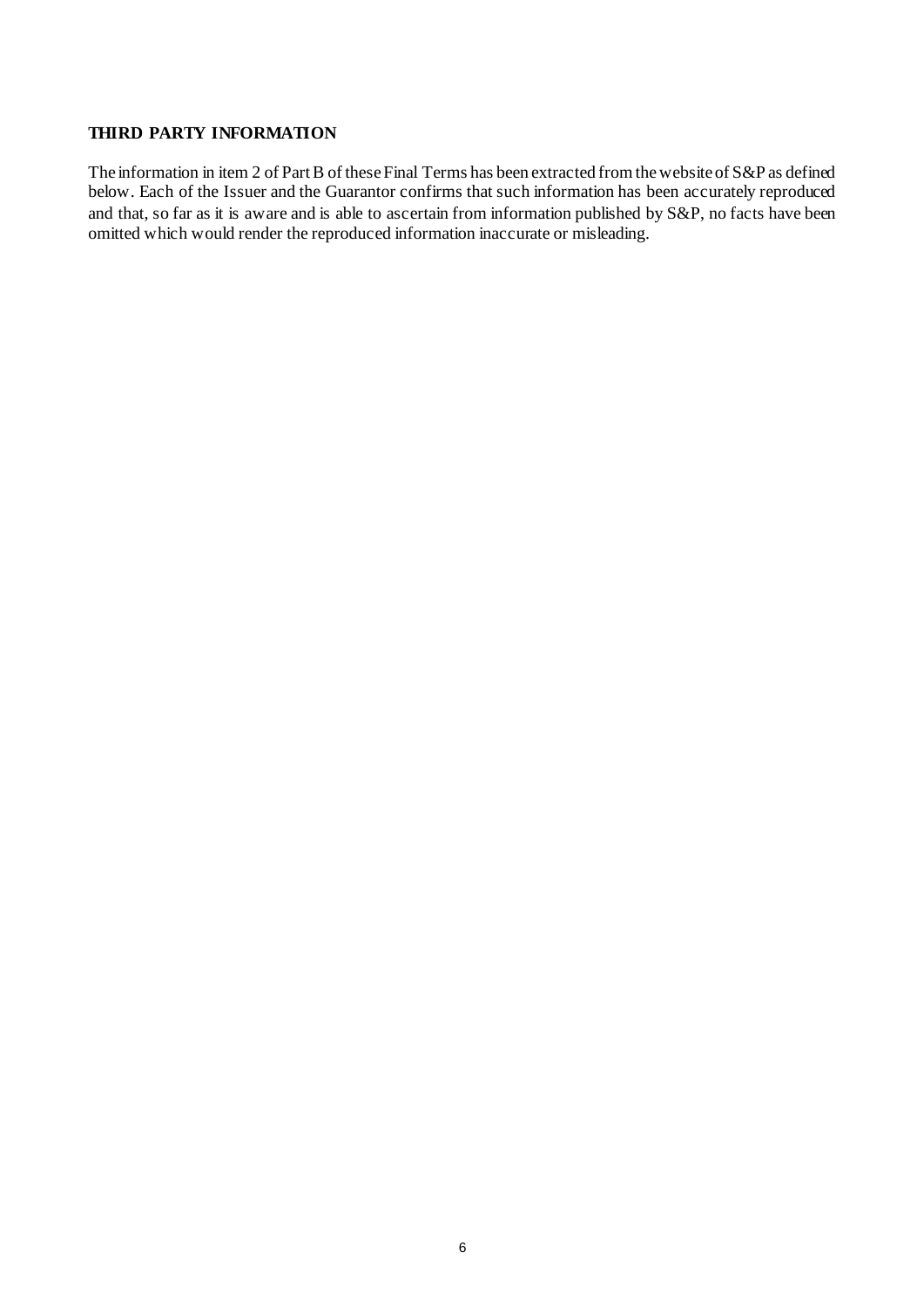| Signed on behalf of H&M Finance B.V.: | Signed on behalf of H & M Hennes & Mauritz AB<br>$(pub!)$ : |
|---------------------------------------|-------------------------------------------------------------|
|                                       |                                                             |
| Duly authorised                       | Duly authorised                                             |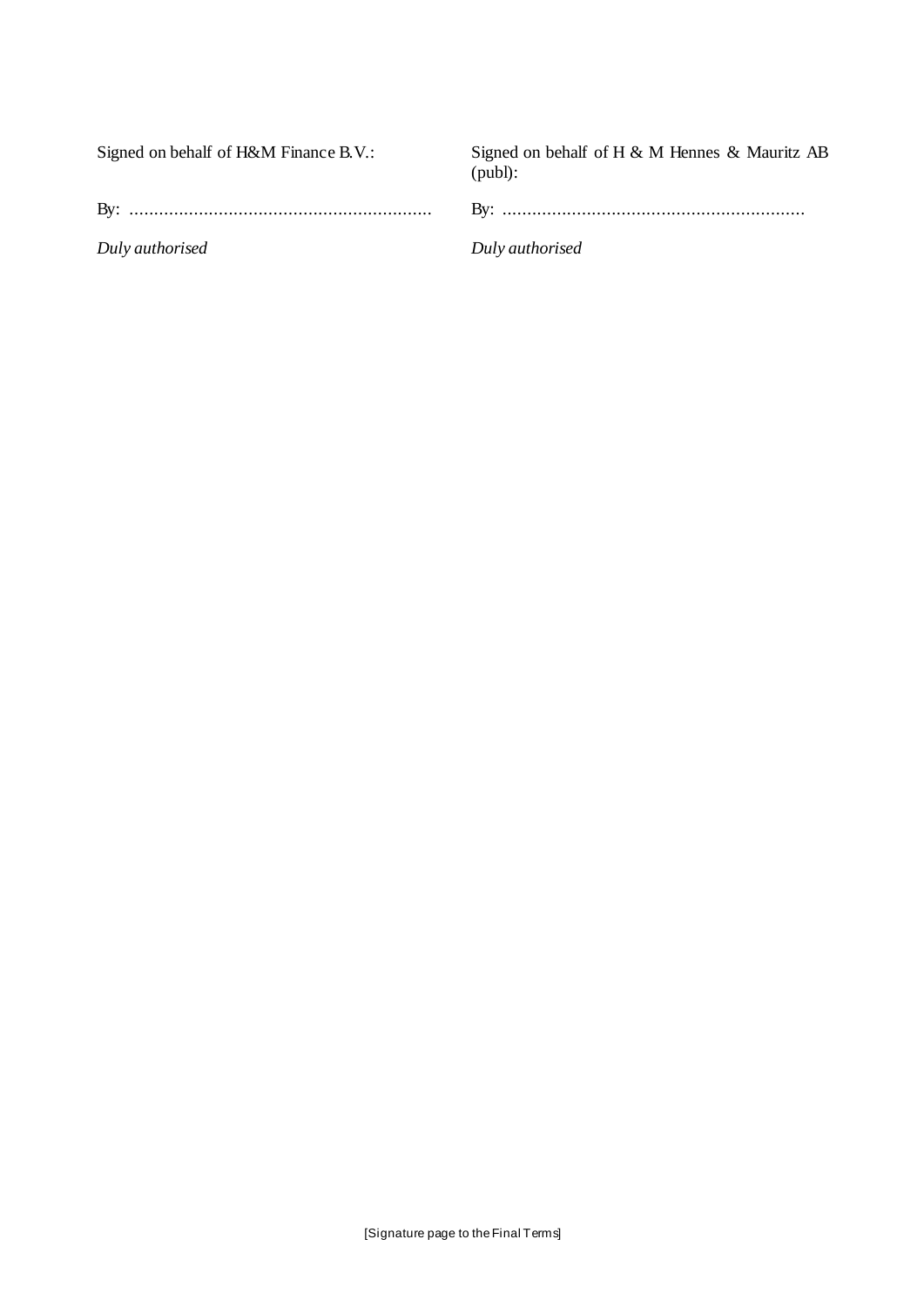#### **PART B - OTHER INFORMATION**

# **1. LISTING AND ADMISSION TO TRADING**

|    | (i)            | Listing and Admission to trading                               | Application is expected to be made by the Issuer (or<br>on its behalf) for the Notes to be admitted to trading<br>on the Regulated Market of Euronext Dublin and<br>listing on the official list of Euronext Dublin with<br>effect from 25 February 2021.                                                                                                                                                                                                                                                                                                         |
|----|----------------|----------------------------------------------------------------|-------------------------------------------------------------------------------------------------------------------------------------------------------------------------------------------------------------------------------------------------------------------------------------------------------------------------------------------------------------------------------------------------------------------------------------------------------------------------------------------------------------------------------------------------------------------|
|    | (ii)           | Estimate of total expenses related to<br>admission to trading: | EUR1,000                                                                                                                                                                                                                                                                                                                                                                                                                                                                                                                                                          |
| 2. | <b>RATINGS</b> |                                                                |                                                                                                                                                                                                                                                                                                                                                                                                                                                                                                                                                                   |
|    | Ratings:       |                                                                | The Notes to be issued have been rated BBB by S&P<br>Global Ratings Europe Limited (S&P).                                                                                                                                                                                                                                                                                                                                                                                                                                                                         |
|    |                |                                                                | S&P is established in the European Union and is<br>registered under Regulation (EC) No. 1060/2009 (as<br>amended) (the CRA Regulation)                                                                                                                                                                                                                                                                                                                                                                                                                            |
|    |                |                                                                | S&P is not established in the UK and is not registered<br>under Regulation (EC) No. 1060/2009 (as amended)<br>as it forms part of domestic law by virtue of the<br>European Union (Withdrawal) Act 2018 (the UK<br><b>CRA Regulation</b> ) but it is part of a group in respect<br>of which one of its undertakings is (i) established in<br>the United Kingdom, and (ii) is registered in<br>accordance with the UK CRA Regulation. Ratings<br>issued by S&P have been endorsed by S&P Global<br>Ratings UK Limited in accordance with the UK CRA<br>Regulation. |
|    |                |                                                                | An obligation rated 'BBB' exhibits adequate<br>protection parameters. However, adverse economic<br>conditions or changing circumstances are more<br>likely to weaken the obligor's capacity to meet its                                                                                                                                                                                                                                                                                                                                                           |

# **3. INTERESTS OF NATURAL AND LEGAL PERSONS INVOLVED IN THE ISSUE**

Save for the fees payable to the Joint Lead Managers, so far as the Issuer and the Guarantor are aware, no person involved in the issue of the Notes has an interest material to the offer. The Joint Lead Managers and their affiliates have engaged, and may in the future engage, in investment banking and/or commercial banking transactions with, and may perform other services for, the Issuer and the Guarantor and their affiliates in the ordinary course of business

*financial commitments on the obligation.*

# **4. REASONS FOR THE OFFER AND ESTIMATED NET PROCEEDS**

| (i)  | Reasons for the offer:  | See "Use of Proceeds" in the Offering Circular |
|------|-------------------------|------------------------------------------------|
| (ii) | Estimated net proceeds: | EUR492,520,000                                 |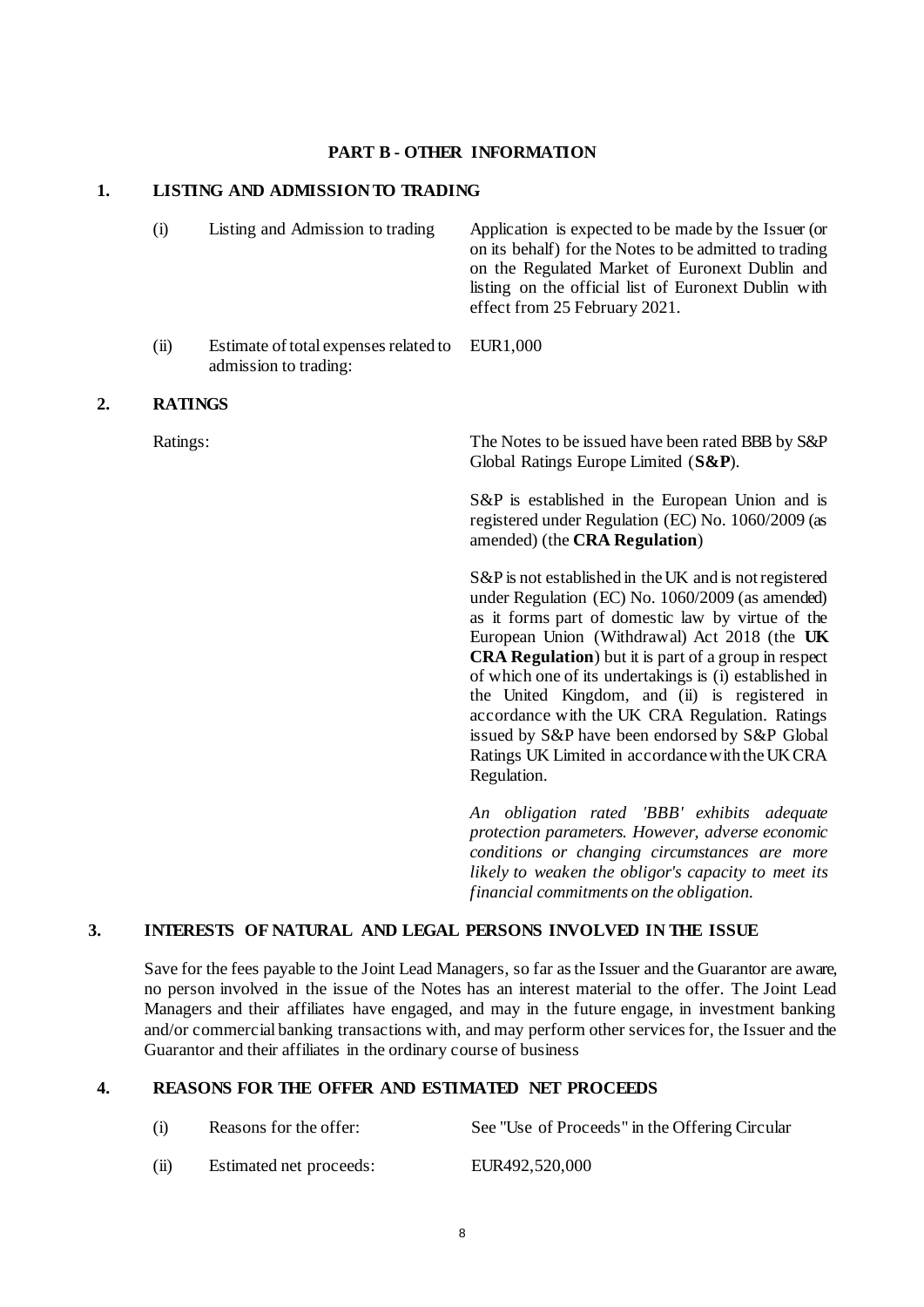**5. YIELD** (Fixed Rate Notes only )

Indication of yield: 0.397 per cent. per annum calculated on an annual basis.

> The yield is calculated at the Issue Date on the basis of the Issue Price. It is not an indication of future yield.

# **6. OPERATIONAL INFORMATION**

(i) ISIN: XS2303070911 (ii) Common Code: 230307091 (iii) CFI: See the website of the Association of National Numbering Agencies (ANNA) or alternatively sourced from the responsible National Numbering Agency that assigned the ISIN. (iv) FISN See the website of the Association of National Numbering Agencies (ANNA) or alternatively sourced from the responsible National Numbering

Not Applicable

Not Applicable

Agency that assigned the ISIN.

- (v) Any clearing system(s) other than<br>Euroclear and Clearstream, Clearstream, Luxembourg and the relevant identification number(s):
- (vi) Delivery: Delivery against payment
- (vii) Names and addresses of additional Paying Agent(s) (if any):
- (viii) Intended to be held in a manner which would allow Eurosystem eligibility:

Yes. Note that the designation "yes" simply means that the Notes are intended upon issue to be deposited with one of the ICSDs as common safekeeper and does not necessarily mean that the Notes will be recognised as eligible collateral for Eurosystem monetary policy and intra day credit operations by the Eurosystem either upon issue or at any or all times during their life. Such recognition will depend upon the ECB being satisfied that Eurosystem eligibility criteria have been met.

# **7. DISTRIBUTION**

| (i)  | Method of distribution:           | <b>Syndicated</b>                                                                                                                                       |
|------|-----------------------------------|---------------------------------------------------------------------------------------------------------------------------------------------------------|
| (ii) | If syndicated, names of Managers: | <b>BNP</b> Paribas<br>Commerzbank Aktiengesellschaft<br>Danske Bank A/S<br>Scandinaviska Enskilda Banken AB (publ)<br><b>Standard Chartered Bank AG</b> |